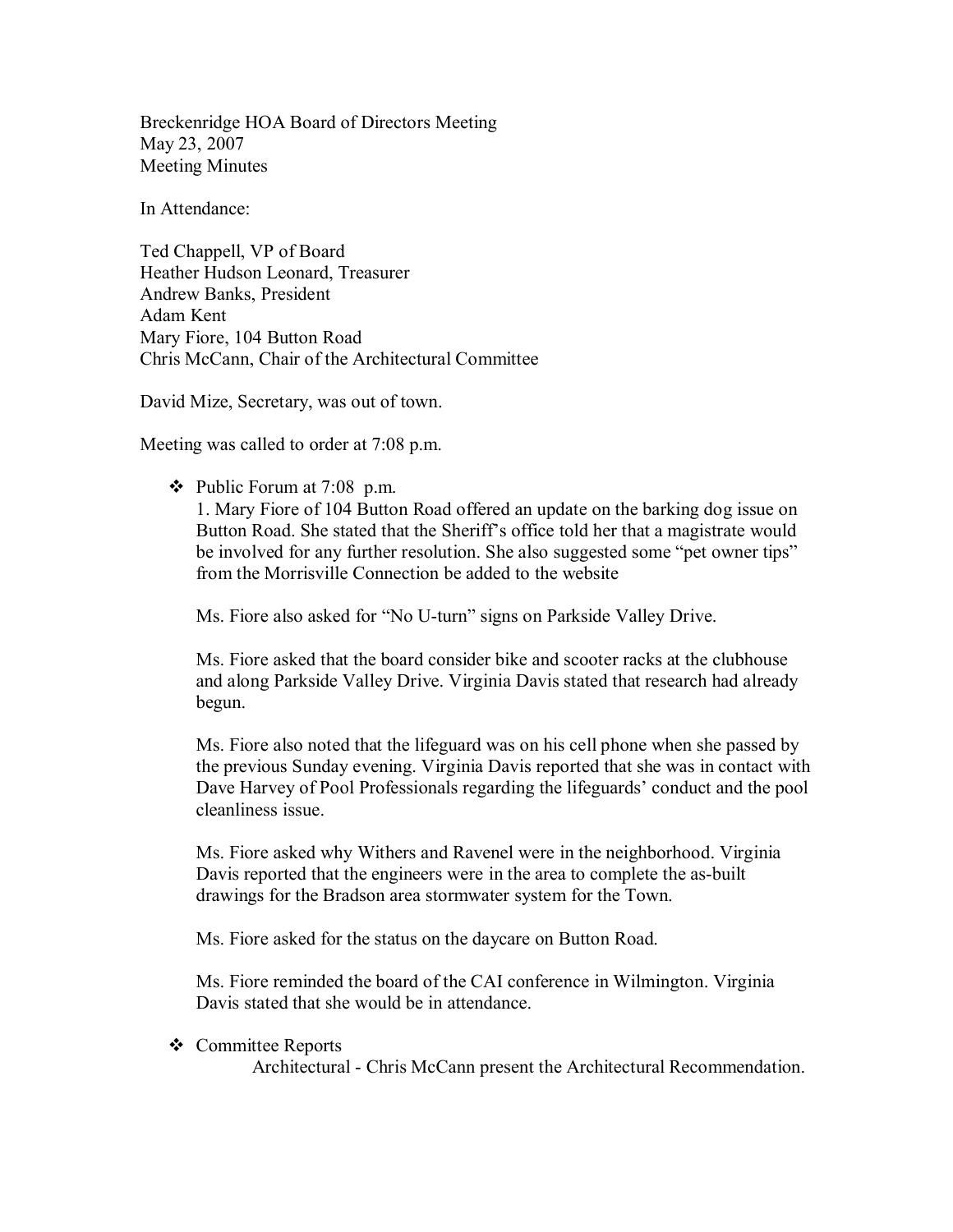Ted Chappell motioned to approve the architectural submissions. Heather Hudson Leonard  $2<sup>nd</sup>$ . All were approved unanimously.

- a. Communication Moving to email "web blast" with postcards coinciding with the traffic study offering the option to residents. Discussed further in closed session.
- b. External Relations No report
- c. Grounds Committee- No report
- d. Safety Committee No report
- **e.** Social Committee Needs new committee chair
- **f.** Financial Committee not discussed.
- Board in Closed Session
	- a. Mary Fiore, a member of the Morrisville Solid Waste and Recycling Committee, brought copies of the long range plan and long range project listing from the Town of Morrisville. The Northwest Park, directly adjacent to Breckenridge property, has a 2011 start date with a cost of \$1.217 million. A new fire station is slated to be built in 2014.
	- b. Tom Moore will place information about Day at the Park on the website.
	- c. A vote to change to an electronic newsletter was unanimously approved. A notice will be sent on the postcard advertising the traffic calming meeting and paper copies of the newsletter will be available for those without internet access.
	- d. The board voted unanimously to send a second letter to Pulte requesting \$97,000 for closeout.

**Adam Kent arrived at 8:00 PM**. The meeting minutes from April were approved by Heather Hudson Leonard, Adam Kent and Ted Chappell. Andrew Banks abstained.

- e. York Properties Report
	- 1. Delinquencies Action report for the attorney's office to be emailed to the Board once received.
	- 2. Violations Letters have been sent to offending homeowners
	- 3. Progress Energy Virginia Davis will meet with Progress Energy to settle the actual pole numbers in question.
	- 4. Pool Professionals Virginia Davis has discussed residents' complaints with Dave Harvey. He has promised to make improvements.
	- 5. Wrought Iron Fencing Virginia Davis will get pricing on wrought iron fencing
- e. The carpet in the stairwell should be replaced. Ted Chappell motion and Adam Kent  $2<sup>nd</sup>$  with unanimous approval to appropriate funds to replace the carpet.
- f. The bid from Ryan's Landscaping to remove the basketball courts was approved unanimously. Adam Kent motion with Ted Chappell 2nd.
- g. The clubhouse parking lot maintenance bids were returned with a 2191.00 bid from Asphalt Enterprises and 2173.30 from Carolina Pavement for sealing. However, when adding the PDC, the Carolina Pavement bid was